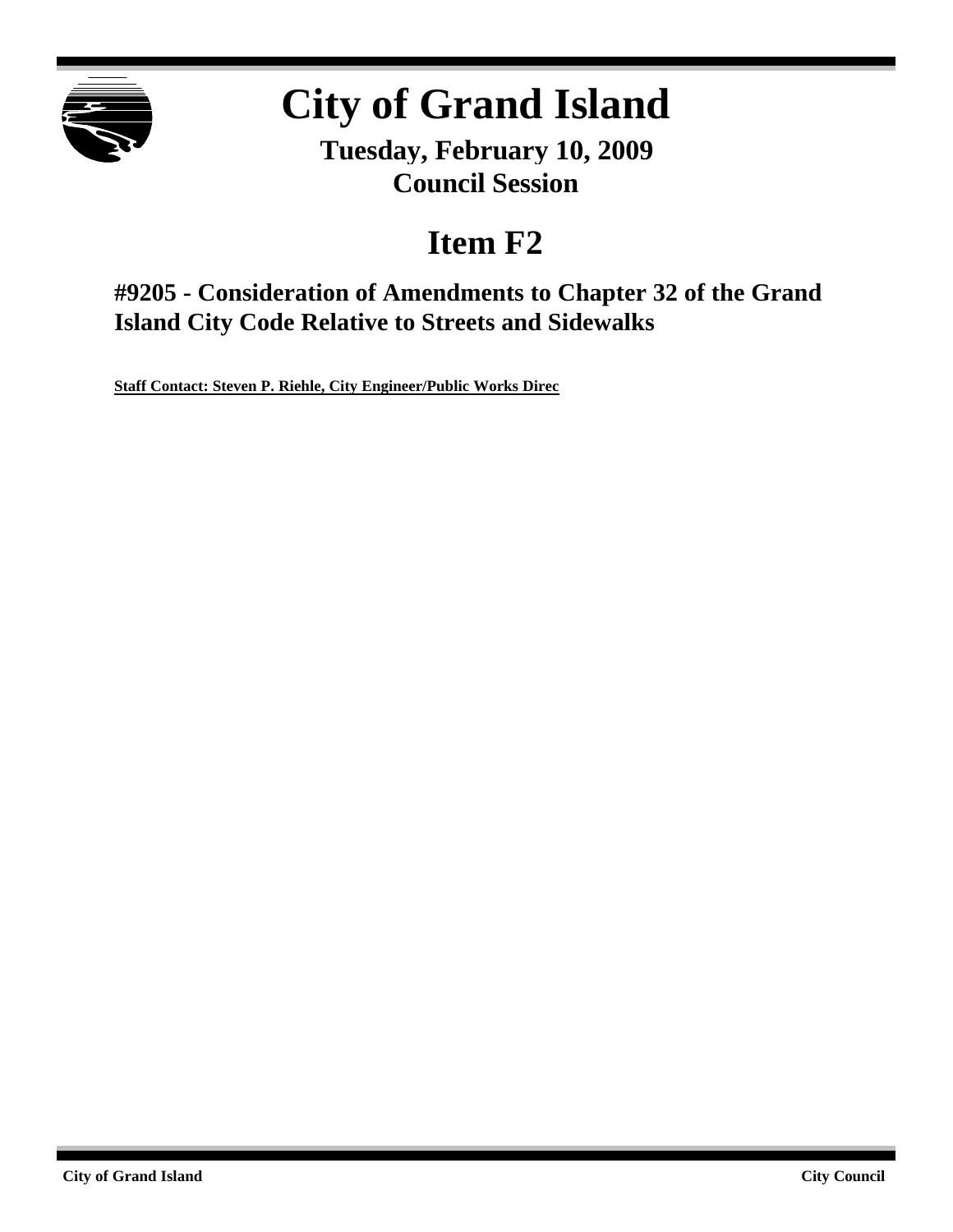## **Council Agenda Memo**

| <b>From:</b>    | Steven P. Riehle, Public Works Director<br>Wes Nespor, Assistant City Attorney                                  |
|-----------------|-----------------------------------------------------------------------------------------------------------------|
| <b>Meeting:</b> | February 10, 2009                                                                                               |
| Subject:        | Consideration of Amendments to Chapter 32 of the<br>Grand Island City Code Relative to Streets and<br>Sidewalks |
| Item $\#$ 's:   | $F-2$                                                                                                           |
| $Presenter(s):$ | Steven P. Riehle, Public Works Director                                                                         |

## **Background**

The Mayor, City Council and City Administration established a goal of revising the Grand Island City Code. The proposed revisions to Chapter 32 of the City Code have been drafted for City Council consideration.

## **Discussion**

The changes and additions that are being proposed to Chapter 32 are as follows:

- Section 32-12, Excavations; Barricades and Lights, is being revised to eliminate the requirement for lights and to require retroreflectorized barricades. The Manual on Uniform Traffic Control Devices does not require lights, but they may be used to supplement barricades. Lights are also frequently stolen.
- Section 32-24, Permits; Application, shall include that no permit or fee is required for construction of an ADA compliant handicap ramp.
- Section 32-25, Permit; Fee, shall include that a single no-fee permit may be issued to contractors performing work for the city in multiple locations.
- Section 32-26, Responsibility of Permittee, is being revised to extend the response time for the City to mill curb. We will be as responsive as we can be, but curb milling should not be a priority and interfere with normal City work.
- Section 32-27and 32-28, are being revised to change the name "Street and Alley" Paving Fund" to "General Fund".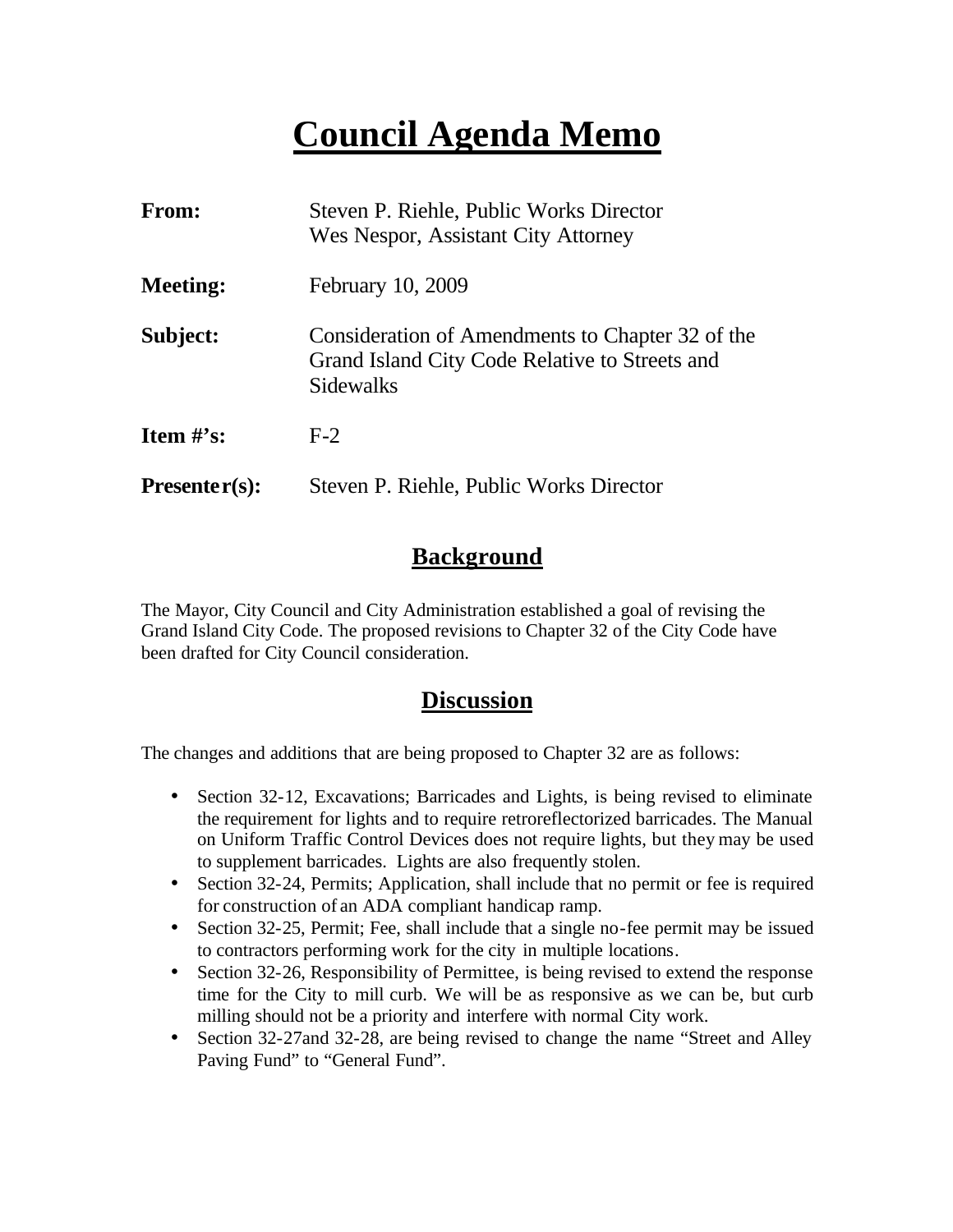- Section 32-31, Barricades and Lights, is being revised to eliminate the requirement for safety guards and lights to conform with Section 32-12 from above.
- Section 32-52 and 32-53, are being revised to eliminate the requirement for the Public Works Department to provide staking for driveways and sidewalks. Staking should be a contractor or property owner responsibility.
- Section 32-54, Material; Location; Curb Length, is being revised to allow for hotmix asphalt driveways.
- Section 32-58, Sidewalks; Assessments; Bonds, is being revised regarding assessment of repairs to sidewalks without creating a sidewalk district.
- Section 32-72.7, Amber Blinking Lights or Flares, is being revised to change lights and flares to barricades. The Manual of Uniform Traffic Control Devices requires barricades, but lights are optional. Flares are no longer used.
- Section 32-74.1, Objects in the Right-of-Way, is a new section of the City Code and has been added to eliminate City liability for damage to private property placed on City property.

## **Alternatives**

It appears that the Council has the following alternatives concerning the issue at hand. The Council may:

- 1. Move to approve the revisions to the City Code as drafted by city staff.
- 2. Disapprove or deny the ordinance to revise the City Code. The code would remain in effect as is.
- 3. Modify the recommendations of city staff for changing the City Code.
- 4. Take no action on the issue

## **Recommendation**

Public Works Administration recommends that the Council approve the changes to Chapter 32 of the City Code.

## **Sample Motion**

Move to approve Ordinance 9205 revising code sections in Chapter 32 of the Grand Island City Code.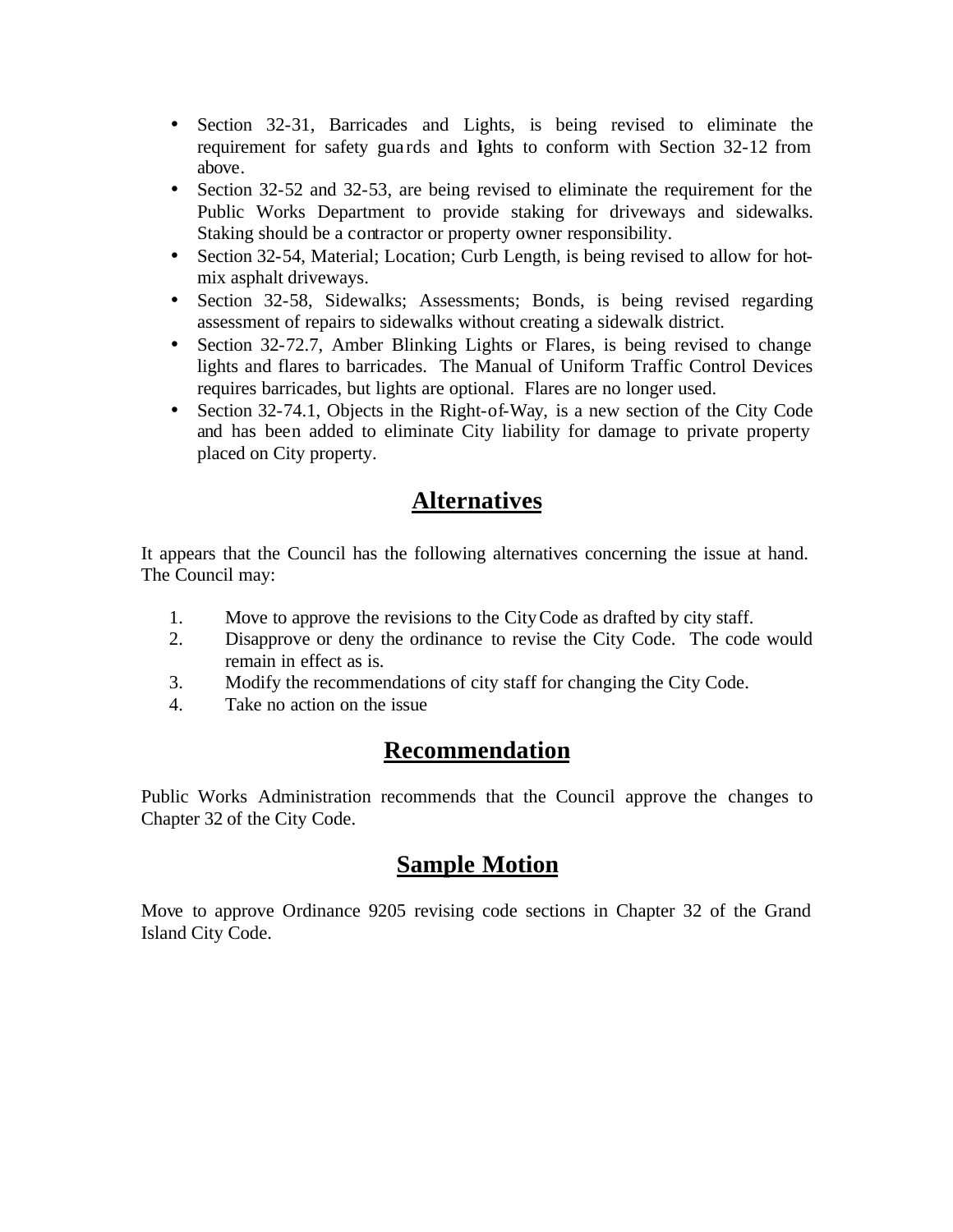#### ORDINANCE NO. 9205

An ordinance to amend Chapter 32 of the Grand Island City Code; to amend Section 32-12 pertaining to Retroreflectorized Barricades, Section 32-24 pertaining to Permits and Application, Section 32-25 pertaining to Permit Fees, Section  $\mathfrak{D}$ -26 pertaining to the Responsibility of the Permittee, Section 32-27 pertaining to Charges for Pavement Cuts, Section 32-28 pertaining to Call-Out Charge, Section 32-31 pertaining to Barricades and Lights, Section 32-52 pertaining to Prerequisites Generally, Section 32-53 pertaining to Duties of Public Works Director, Section 32-54 pertaining to Material; Location; Curb Length, Section 32-58 Sidewalks; Assessments; Bonds, Section 32-72.7 pertaining to Barricades and Section 32-74.1 pertaining to Objects in the Right-of-Way; to repeal Sections 32-12, 32-24, 32-25, 32-26, 32-27, 32-28, 32-31, 32-52, 32-53, 32-54, 32-58, 32-72.7 and 32-74.1 as now existing, and any ordinance or parts of ordinances in conflict herewith; and to provide for publication and the effective date of this ordinance.

BE IT ORDAINED BY THE MAYOR AND COUNCIL OF THE CITY OF GRAND ISLAND, NEBRASKA:

SECTION 1. Section 32-12, 32-24, 32-25, 32-26, 32-27, 32-28, 32-31, 32-52, 32- 53, 32-54, 32-58, 32-72.7 and 32-74.1 of the Grand Island City Code is hereby amended to read as follows:

#### **§ 32-12 Excavations; Barricades**

No person shall leave any excavation made in any street or highway open at any time without retroreflectorized barricades at such excavations. The name of the company responsible for the excavation shall be clearly visible on the barricades.

#### **§ 32-24 Permits; Application**

The application for a permit to make a pavement or sidewalk cut shall be made to the City Public Works Department and shall show the name of the party seeking the permit, the location of the duty or opening to be made, the purpose for which the same is to be made and any other pertinent information the City may require. No permit or fee is required for the lowering (milling) of a curb for ADA compliant handicap sidewalk ramps.

> Approved as to Form  $\overline{a}$ February 5, 2009 ¤ City Attorney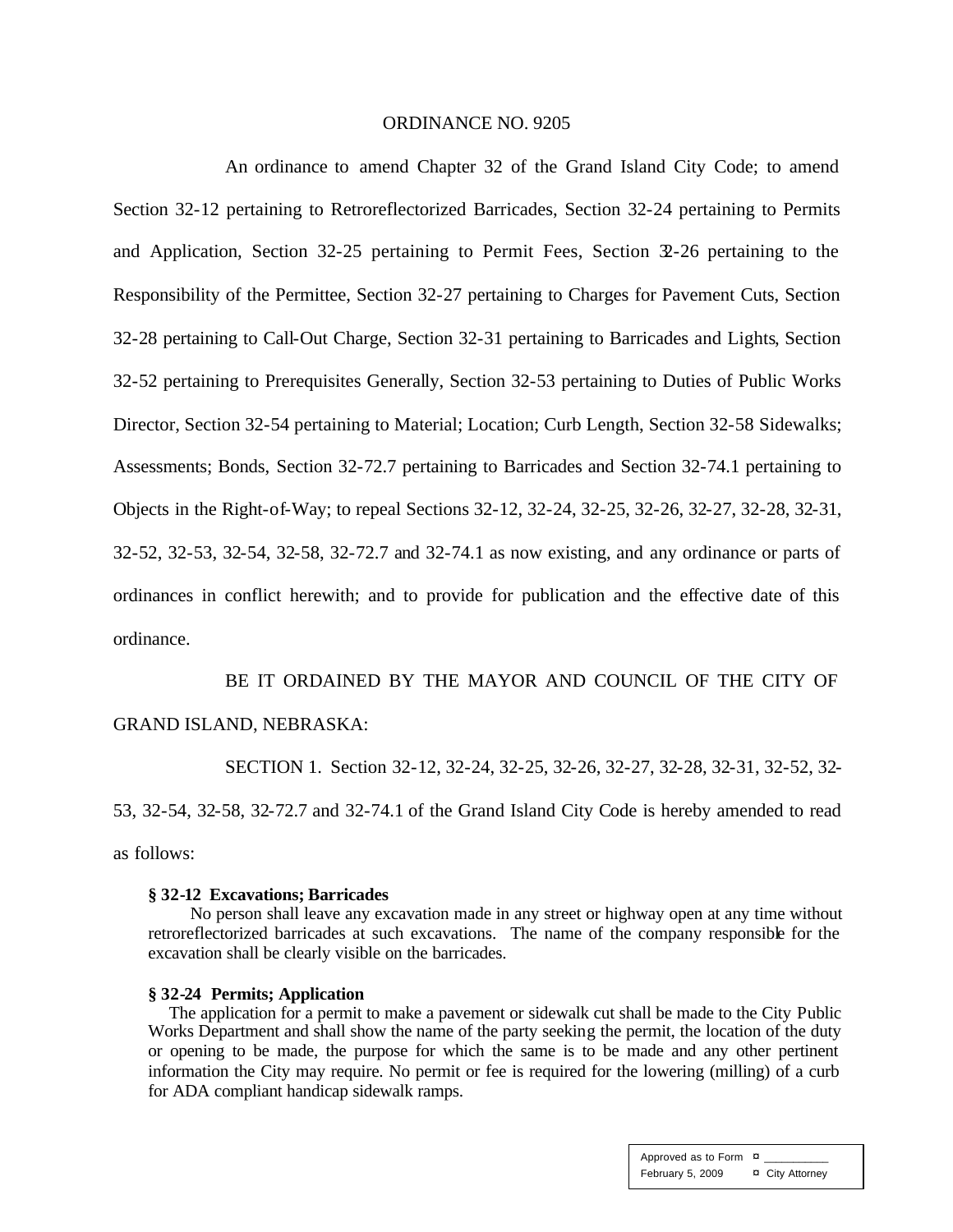#### **§ 32-25 Permit; Fee**

The party applying for a permit to make a pavement or sidewalk cut shall pay to the City at the time such permit is issued a fee in accordance with the City of Grand Island Fee Schedule, which amount shall be credited to the general fund of the City. No fee shall be charged for those performing services under contract for the City, but a permit shall be required. A single (blanket) permit may be issued with no fee to a contractor working in multiple locations throughout the City as directed by the City. If work is commenced prior to application for the permit, an investigation fee in addition to the permit fee in the same amount as the permit fee shall be assessed. Each permit shall expire six months from date of issuance.

#### **§32-26 Responsibility of Permittee**

(1) Public utility corporations operating in the City under a franchise, licensed plumbers, cityowned utility departments, parties lowering curbs for a driveway entrance, parties performing services under contract for the City, and other permittees, shall at their own expense make such cuts or openings in streets, alleys, sidewalks, and public grounds according to specifications hereinafter provided. If the surface of any such cut or opening made in any street, alley, sidewalk, or public grounds should thereafter become defective within two years by reason of settling, faulty workmanship, or materials, the same shall upon notice from the public works director be immediately repaired and restored to the satisfaction of said director at no expense to the City. If such party fails to repair or replace such faulty work within a reasonable time, the City shall proceed to make such necessary repairs and restore the surface of such cut or opening, and the expense incurred by the City shall immediately be paid by the one to whom the permit to make such cut or opening was issued.

(2) Public utility corporations operating in the City under a franchise, licensed plumbers, cityowned utility departments, parties lowering curbs for a driveway entrance, parties performing services under contract for the City and other permittees, shall after receiving a permit to have a cut or opening made in any street, alley, sidewalk, or other public ground, if such cut or opening is to be made by the City, give at least forty-eight (48) hours notice before such pavement or sidewalk cut shall be made by the City for them, provided, that when such notice is given to the City on Friday or the day before any legal holiday, the time period shall extend to at least 1 p.m. of the second regular City workday. When desiring to have the replacement of any cut or opening made, the same time limit shall apply as when making application for a permit.

 The removal of the material from the area cut, the excavation thereunder and the backfill to subgrade, shall be the responsibility of the applicant and shall be performed according to the provisions of the Grand Island City Code, as amended.

(3) Parties performing services under contract for the City shall, after making application for a permit to make such cuts or openings in streets, alleys, sidewalk, and public grounds, proceed according to specifications as provided in their contracts.

(4) All integral curbs to be removed for driveway entrances (if not milled by the City) shall be sawed and removed as per standard plans on file in the office of the city engineer. When the curb to be removed is part of the curb and gutter, the entire curb and gutter shall be removed to the nearest contraction joints beyond the width of the opening required.

#### **§32-27. Charges for Pavement Cuts**

The City will, after the person or corporation receives the permit, do pavement cuts at the charges set out in the City of Grand Island Fee Schedule, except in the case of public utility corporations or cityowned utility departments.

The money collected for the above charges shall be credited to the General Fund.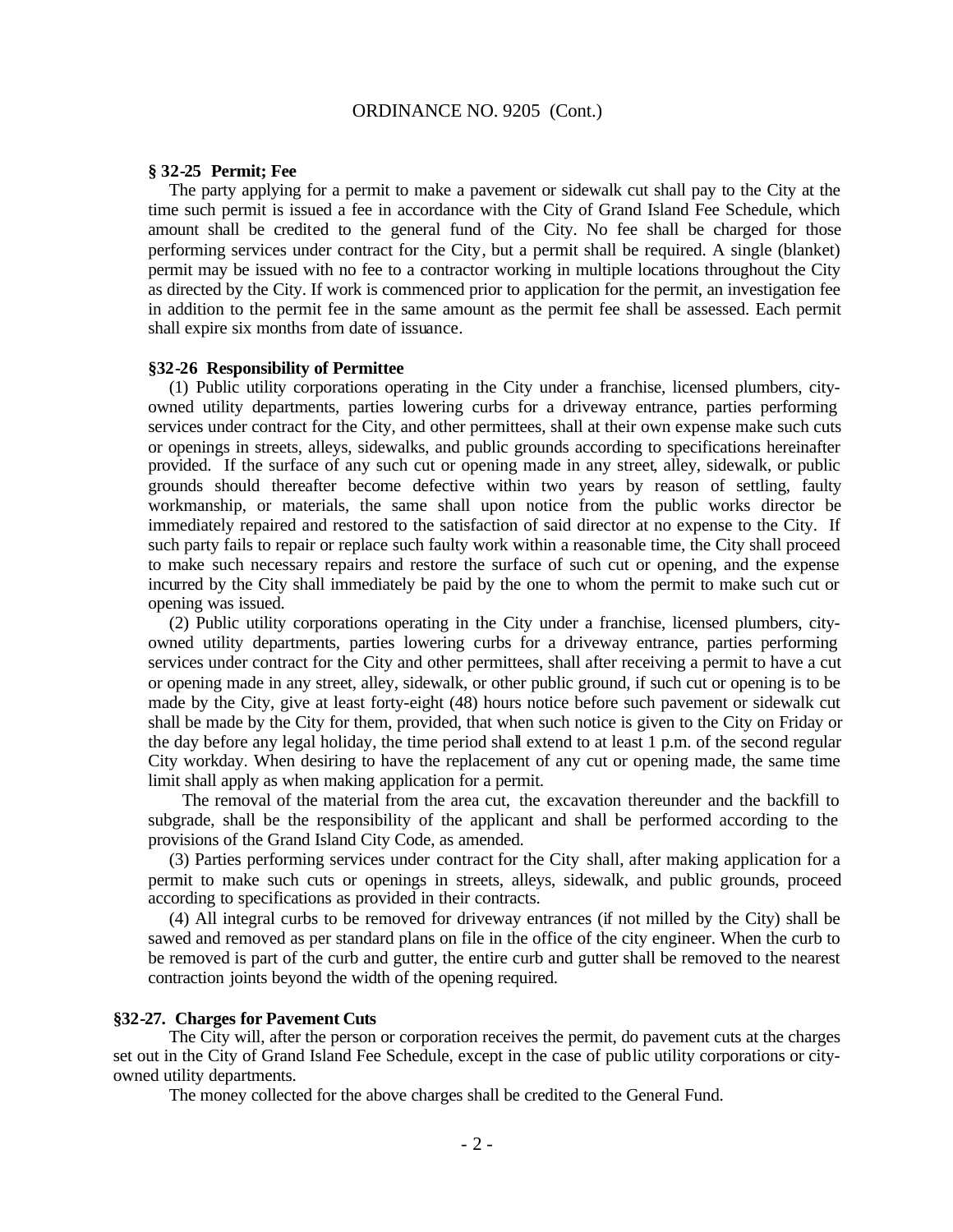In lieu of the City performing any of the above services, a permittee may perform such work on City right-of-way abutting permittee's property only, or may employ an independent contractor, as approved by the public works director. Such permittee shall not commence work until providing City proof of insurance coverage with limits not less than hereinafter set out, namely:

(A) Worker's Compensation Insurance in compliance with the laws of the State of Nebraska, and Employees Liability Insurance.

(B) Public Liability and Property Damage Insurance covering with limits as follows:

(i) Where work is to be performed in Light Business (B1) Zone, General Business (B2) Zone, Heavy Business (B3) Zone, Light Manufacturing (M1) Zone, Heavy Manufacturing (M2) Zone, Commercial Development (CD) Zone, or Industrial Development (ID) Zone, with limits of not less than \$25,000 for each person; \$50,000 for more than one person for each occurrence for bodily injury and death; and property damage limits of not less than \$10,000; and

 (ii) Where work is to be performed in Transitional Agriculture (TA) Zone, Suburban Residential (R1) Zone, Low Density Residential (R2) Zone, Medium Density Residential (R3) Zone, High Density Residential (R4) Zone, Residential-Office (RO) Zone, or Residential Development (RD) Zone, with limits of not less than \$5,000 each person; \$10,000 for more than one person for each occurrence for bodily injury and death; and property damage limits of not less than \$5,000; and, in any instance, in such additional amounts as specified and required by the public works director when authorizing the work.

(C) Automobile liability insurance with limits of \$10,000 each person, and \$20,000 each accident for bodily injury or death; and \$5,000 each accident for property damage, or such additional amounts as specified by the public works director when authorizing the work.

#### **§32-28. Call-Out Charge**

In addition to the charges for pavement cuts, each person or corporation receiving a permit as required by §32-22 and requiring City personnel for performance of the work required thereunder, shall pay a fee in accordance with the City of Grand Island Fee Schedule for concrete sawing and for concrete milling.

The aforesaid fee shall be credited to the General Fund.

#### **§32-31. Barricades**

Any person making excavations in any street, alley or other public grounds in the City shall, at all times after such work is commenced and up to its completion and acceptance by the public works director, maintain proper barricades for the protection of the traveling public.

#### **§32-52. Prerequisites Generally**

Any person who intends or desires to alter, break, construct, reconstruct, or remove any curb, gutter, public sidewalk, or hardsurfaced driveway, or any combination of them within the area of any street right-of-way lying within the limits of the City, or within its zoning jurisdiction, shall notify the public works director of such intent or desire and obtain a permit therefor. No construction or reconstruction work in connection therewith shall be started until the public works director has furnished specifications for such work. A permit fee in accordance with the City of Grand Island Fee Schedule shall be charged for each permit, and each permit shall expire six months from date of issuance. The City Council may, by resolution, waive the permit fee.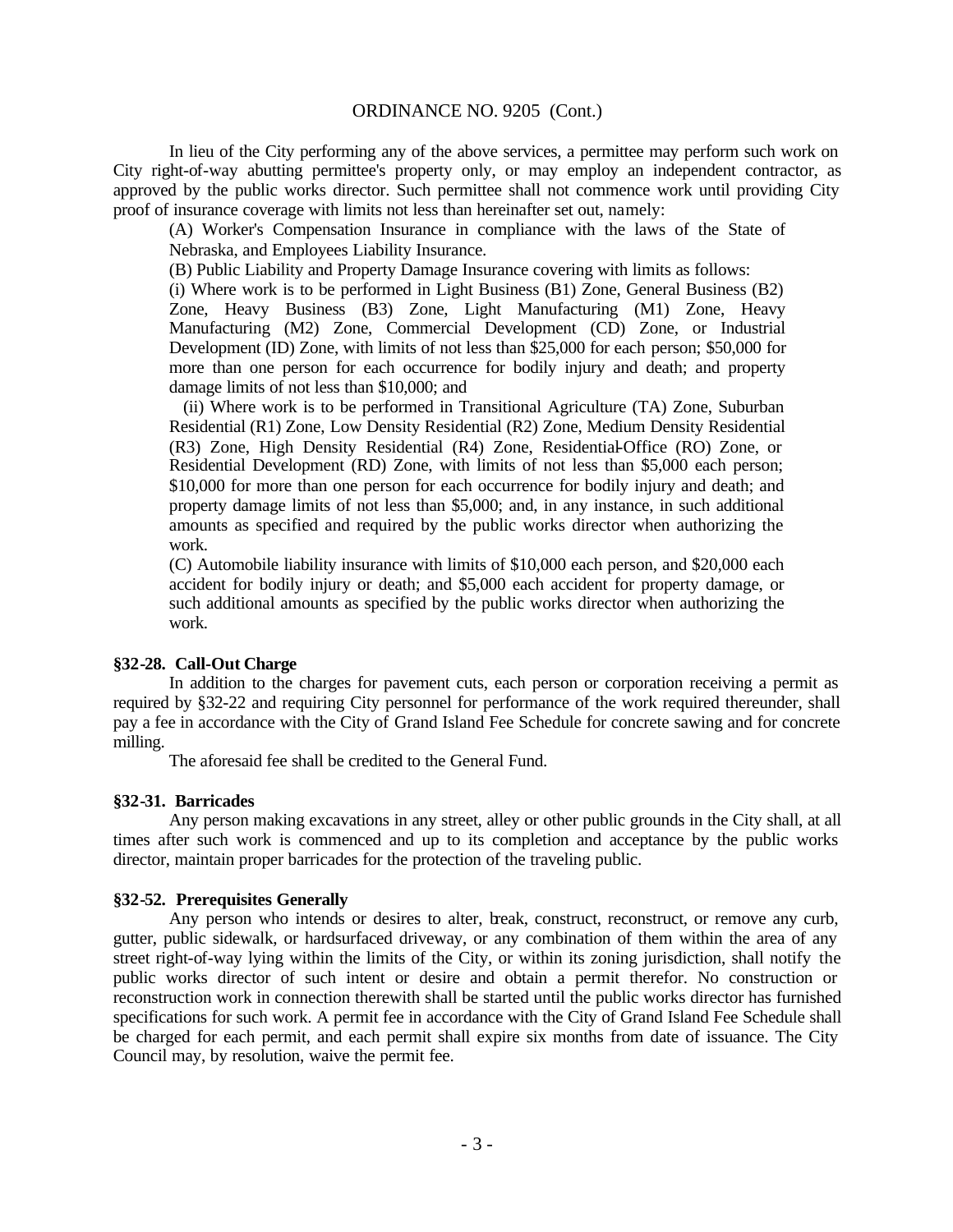#### **§32-53. Duties of Public Works Director**

The public works director shall furnish specifications for all approved projects described by §32- 52, and shall cause the work to be inspected at proper times to see that such work is done in accordance with such specifications. No additional fee shall be colle cted for the inspection service, nor for the original engineering service.

#### **§32-54. Material; Location; Curb Length**

All curbs and gutters, public sidewalks and hard-surfaced driveways constructed or reconstructed within the area of any street right-of-way shall be of Portland cement concrete construction (driveways may also be constructed of hot-mix asphalt), unless the city council, upon proper showing that the public will be adequately protected, shall permit other material to be used in a particular location.

Curbs and gutters shall be located so as to provide the proper width for future street paving; shall be constructed to the grade established by ordinance; and shall not be constructed in length of less than the full distance between street intersections at any one time.

#### **§32-58. Sidewalks; Assessments; Bonds**

(1) Petition Method of Sidewalk Construction. Upon the petition of any freeholder who desires to build such a permanent sidewalk, the council may by ordinance order the same to be built, and that the cost of the same until paid shall be a perpetual lien upon the real estate along which the freeholder desires such sidewalk to be constructed, and the City may assess and levy the costs of same against such real estate in the manner provided by law. The total cost of the building of the permanent sidewalk shall be levied at one time upon the property along which such permanent sidewalk is to be built, and become delinquent as herein provided: One-seventh of the total cost shall become delinquent in ten days after such levy; one-seventh in one year; one-seventh in two years; one-seventh in three years; one-seventh in four years; one-seventh in five years; one-seventh in six years. Each of such installments, except the first, shall draw interest at the rate of not exceeding seven percent per annum from the time of the levy aforesaid until the same shall become delinquent; and after the same shall become delinquent interest at the rate of three-fourths of one percent per month shall be paid thereon as in the case of other special taxes. The council shall pay for the building of such permanent sidewalk out of the general fund.

(2) Sidewalks; Failure to Improve.

(A) Whenever it shall be determined by a three-fourths vote of the city council that public sidewalks are not in place contiguous to the street side boundary lines of any lot, tract, or parcel of land within the city, or that any sidewalks then in place are of insufficient width for usual and convenient use by the public, or that any sidewalks are not laid upon property grade and line, or are of defective construction, or are in a state of disrepair, or are obstructed so as to make such sidewalks unsafe, dangerous or hazardous for public use, then the Public Works Department shall send notice to the property owner giving 15 days to obtain a permit and an additional 15 days to construct or repair the sidewalk as required. Notice will be sent by regular United States mail to the owner's last known address.

(B) In case the owner or owners of any lot, lots or lands abutting on any street or avenue, or part thereof, shall fail to construct or repair any sidewalk in front of his, her or their lot, lots or lands within the time and in the manner as directed and required by the mayor and council, after having received due notice to do so, they shall be liable for all damages or injury occasioned by reason of the defective or dangerous condition of any sidewalk; and the mayor and council shall have power to cause such sidewalk to be constructed or repaired and assess the cost thereof against such property in the manner provide by law for the levying and collection of special assessments.

(C) In addition to the foregoing, the Council by a three-fourths vote of all members may, by ordinance, create a sidewalk district pursuant to §19-2417, R.R.S. Neb., and cause such sidewalk to be constructed, reconstructed, or repaired as the case may be and shall contract thereof. The council shall levy assessments on the lots and parcels of land abutting on or adjacent to the sidewalk improvements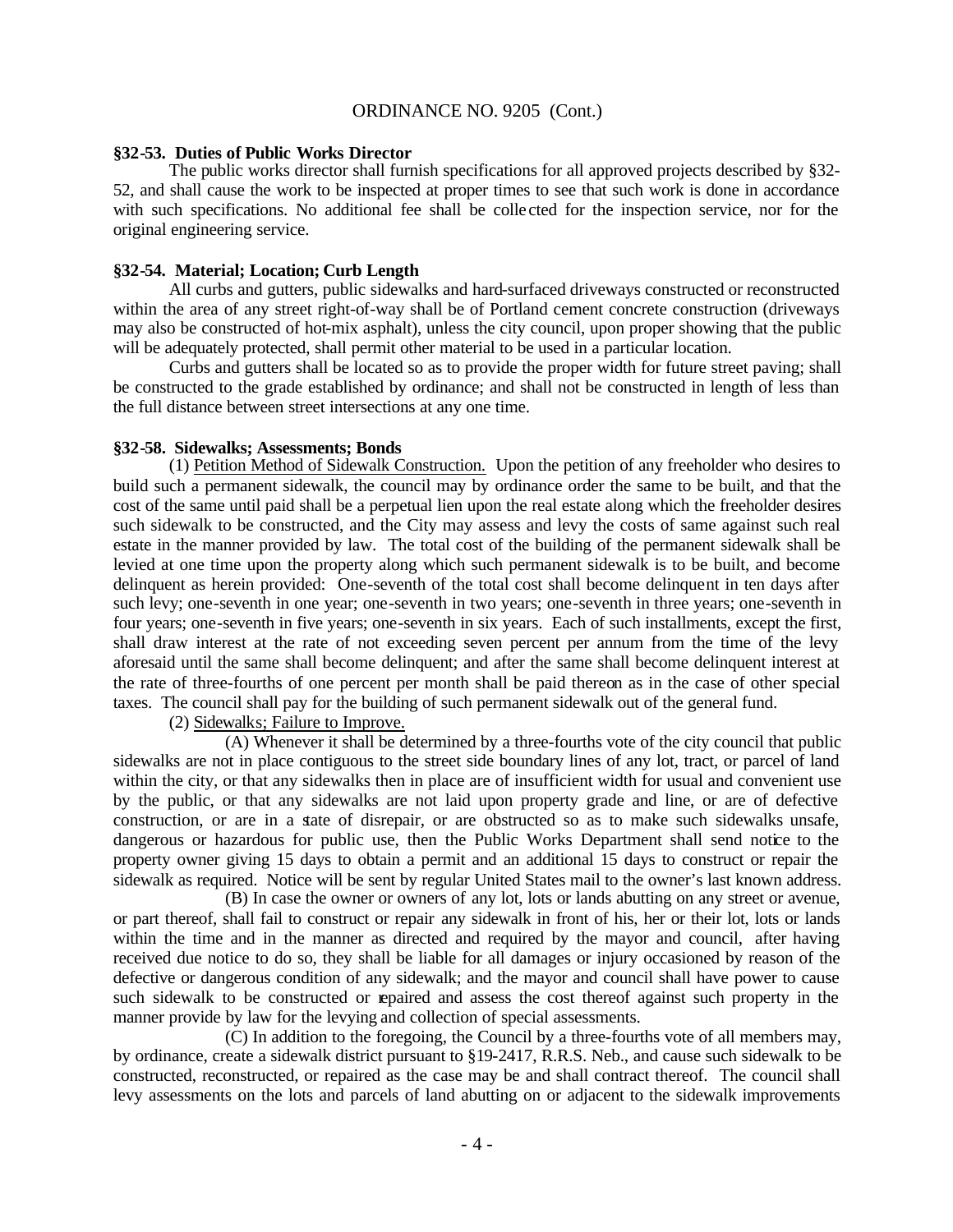especially benefited thereby in such district in proportion to the benefits, to pay the cost of such improvement. All assessments shall be a lien on the property on which levied from the date of the levy until paid. The assessment of the special tax, for the sidewalk improvement, shall be levied at one time and shall become delinquent as follows: One-seventh of the total assessment shall become delinquent in ten days after such levy; one-seventh in one year; one-seventh in two years; one-seventh in three years; one-seventh in four years; one-seventh in five years; and one-seventh in six years. Each of such installments, except the first, shall draw interest at the rate of not exceeding seven percent per annum from the time of the levy until the same shall become delinquent; and after the same shall become delinquent, interest at the rate of fourteen percent per annum shall be paid thereon as in the case of other special taxes. All such assessments shall be made and collected in accordance with the procedure established for paving assessments. The power to establish a sidewalk district shall be cumulative to the general authority of the City to regulate sidewalks.

(3) Bonds, Warrants, Payments. For the purpose of paying the cost of sidewalk improvements in any sidewalk district, the council may, by ordinance, cause to be issued bonds of the City, to be called Sidewalk Bonds of District No. , payable in not exceeding six years from date, and to bear interest annually or semi-annually at not exceeding six percent per annum, with interest coupons attached. Such bonds shall be general obligations of the City with principal and interest payable from a fund made up of the special assessments collected and supplemented by transfers from the general fund to make up any deficiency in the collection of the special assessments. For the purpose of making partial payments as the work progresses, warrants may be issued by the council, upon certificate of the engineer in charge showing the amount of the work completed, in a sum not exceeding eighty percent of the cost thereof, which warrants shall be redeemed and paid upon the sale of the bonds issued and sold as aforesaid.

(4) Waiver of Sidewalk Requirements. This section shall be of no force or effect with respect to any property subject to a waiver of sidewalk requirements granted by the city council as provided by this Code.

#### **§32-72.7. Barricades**

(1) Retroreflectorized barricades shall be maintained at each end of every pile of material in every street or alley, and at each end of every excavation.

(2) Any roll off box using and obstructing a street, alley or sidewalk or part thereof must be equipped with reflective material not less than two (2) square feet in area on both the front and back ends.

#### **§32-74.1. Objects in the Right-of-Way**

The City will assume no responsibility for damage to underground lawn sprinkling systems or landscaping installed in the City owned right-of-way.

SECTION 2. Section 32-12, 32-24, 32-25, 32-26, 32-27, 32-28, 32-31, 32-52, 32-

53, 32-54, 32-58, 32-72.7 and 32-74.1 as now existing, and any ordinances or parts of ordinances

in conflict herewith be, and hereby are, repealed.

SECTION 3. This ordinance shall be in force and take effect from and after its

passage and publication, within fifteen days in one issue of the Grand Island Independent as

provided by law.